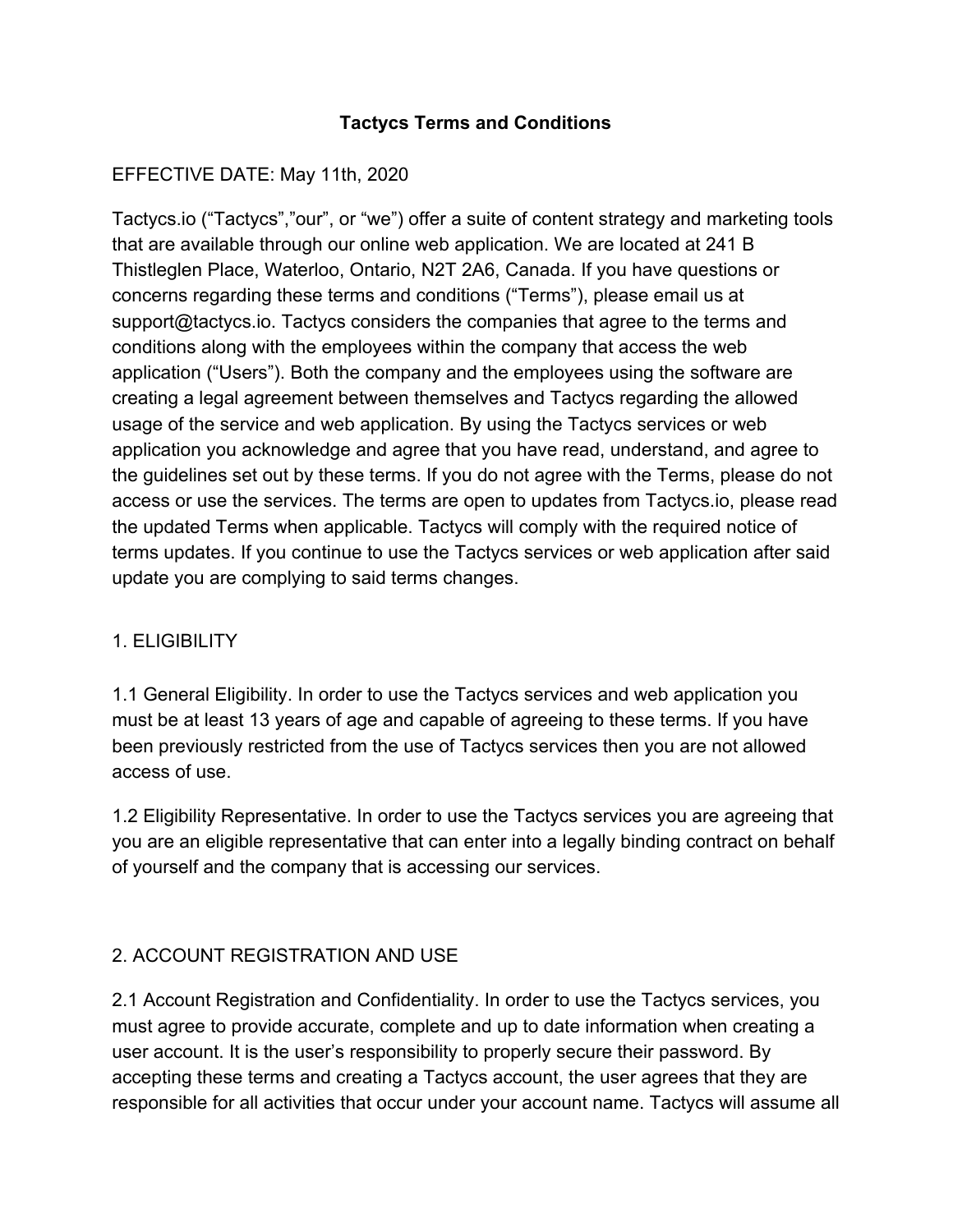communication from said account will have been from you. If the user has an "Admin" account that has access to the billing of an "organization", you represent that you are authorized to make decisions on behalf of the customer and agree that Tactycs can trust your actions.

2.2 Breached Account Use. The user is responsible for notifying Tactycs about any breach of account or unauthorized access. Tactycs has the right to request information that can be used to confirm your identity. Any such breaches should be reported to support@tactycs.io. Tactycs is not liable for any loss, damages, liability, expenses, or attorneys' fees that may accrue due to someone else using your account, with or without your knowledge and authorization. The user is responsible for all loses, damages, liability, expenses and attorneys' fees associated with the account breach.

## 3. USER CONTENT AND FEEDBACK

3.1 User Content & Use. Tactycs allows the creation of strategies, marketing plans, and content calendars which includes text, images, files, and other material (collectively, "User Content"). Any user content inputted by users through the Tactycs services is subject to the following terms:

3.1.1 User Content Ownership. Users maintain ownership of any user content that is submitted but Tactycs is not responsible for saving said user content if the user account is terminated. Tactycs maintains the right to access, copy, reproduce, process and/or publish any of the user content. You grant us a non-exclusive, irrevocable, roylaty-free license to use, host, run, copy, reproduce, process, adapt, translate, modify, publish, transmit, display and distribute customer content for the purposes of providing, supporting, enhancing, and/or developing our products and services. If any user content violates any of Tactycs terms then we reserve the right to remove said user content.

3.1.2 Feedback. Tactycs service or web application may have features that allow users to input feedback or comments. Tactycs reserves the right to use, copy, reproduce, process, adapt, or publish said feedback. The user agrees to this said stipulation by submitting any such information.

3.2 User Plan Agreement. Tactycs offers different user plans with a designated amount of strategy generation uses. The "Single Organization" user and the "agency" user. Both user types are subject to comply with the agreed upon strategy generation allotment selected in the purchased plan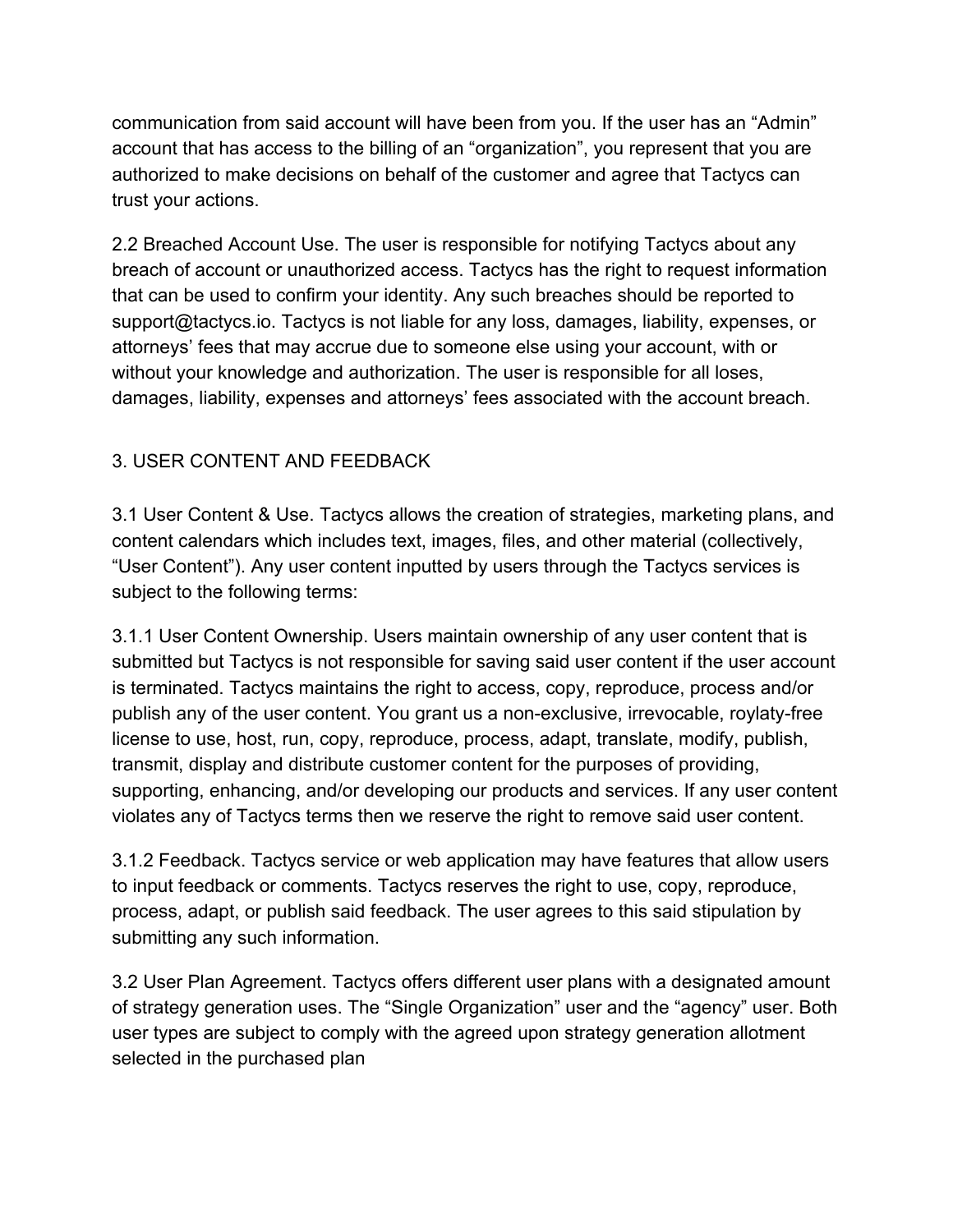3.3 Tactycs Content. Tactycs keeps all rights and interests in our owned content ("Tactycs Content"). Tactycs Content is protected by copyright, trade secret and other laws, and, as between you and Tactycs, we retain all rights in our services and in any and all Tactycs Content.

### 4. PAYMENT TERMS

4.1 Auto-renewal of Tactycs services will commence at the end of the term, depending on your selected plan and the months that you and/or your company has chosen to generate. You will be automatically billed unless you cancel before the auto-renewal date. If you wish to cancel your services then you can follow the steps listed in the Tactycs **[Cancellation Policy](https://www.tactycs.io/)**

## 5. LICENSE AND ACCEPTABLE USE

5.1 User License. Upon agreeing to these terms, Tactycs grants users limited, non-exclusive, non-sublicensable, non-transferable, and revocable license to use the services and web application for internal use only, including any additional users added by the "owner" or "administrator". Said internal use must comply with all legal requirements laid out by these terms as well as Tactycs privacy policy. Tactycs reserves the right to revoke the user license at any time.

5.2 Terms of Use. All Tactycs users must comply with the below rules when accessing or using the services or web application.

Disruption of the Service. You may not:

- Any probe, scan, or test of the vulnerability of any system or network or breach or circumvent any security or authentication measure;
- Access, tamper, or scrape any non-public areas of Tactycs services or web application. Including any attempts towards Tactycs computer systems, delivery systems, website or otherwise
- Intentionally overwhelming the Tactycs infrastructure (through the use of bots or other automated systems) with the intention of disrupting or harming the Tactycs system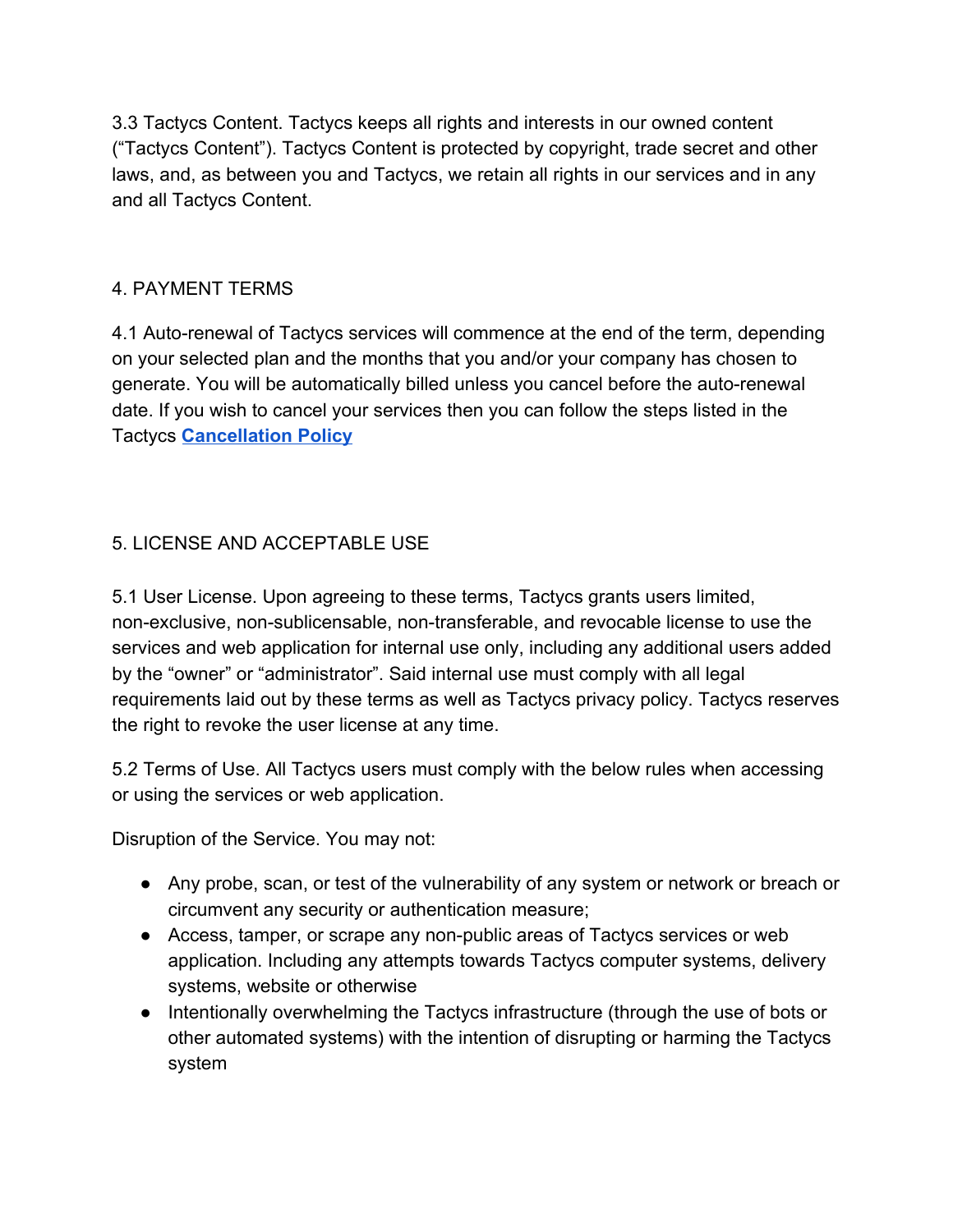● Any interference or disruption of a Tactycs user, host or network. Including the sending of a virus, spamming, mail-bombing, or flooding of the Tactycs services

Misuse of the Service. You may not utilize the services to:

- Carry out any unlawful or fraudulent activities;
- Impersonate a user or entity with a manner that misleads, confuses, or deceives others;
- Partake in any activity that can be deemed as defamatory or threatening, or constitute as harassment;
- Sharing, publishing, or release of any private or personal information without appropriate permission;
- The sending of unsolicited communications, promotions advertisements, or spam

User Content Standards. Any User Content on the Service or Websites must not:

- Violate anyone's right of privacy or publicity, any intellectual property rights or any applicable law;
- Publish any user content that contains any personal information of minors. Or personal information, such as financial, credit card numbers, social security numbers or health information;
- Contains viruses, bots, worms, or similar harmful materials; or
- Publish any user content that you do not have the right to publicly share

Any violation of section 5 of these terms allows Tactycs to take any immediate or otherwise action that we deem necessary, including but not limited to the suspension or termination of the user account. Tactycs reserves the right to take action without liability if the user breaches any of the guidelines laid out within section 5.

#### 6. PRIVACY

To view Tactycs privacy policy, please visit [this page.](https://www.tackler.io/privacy-policy/)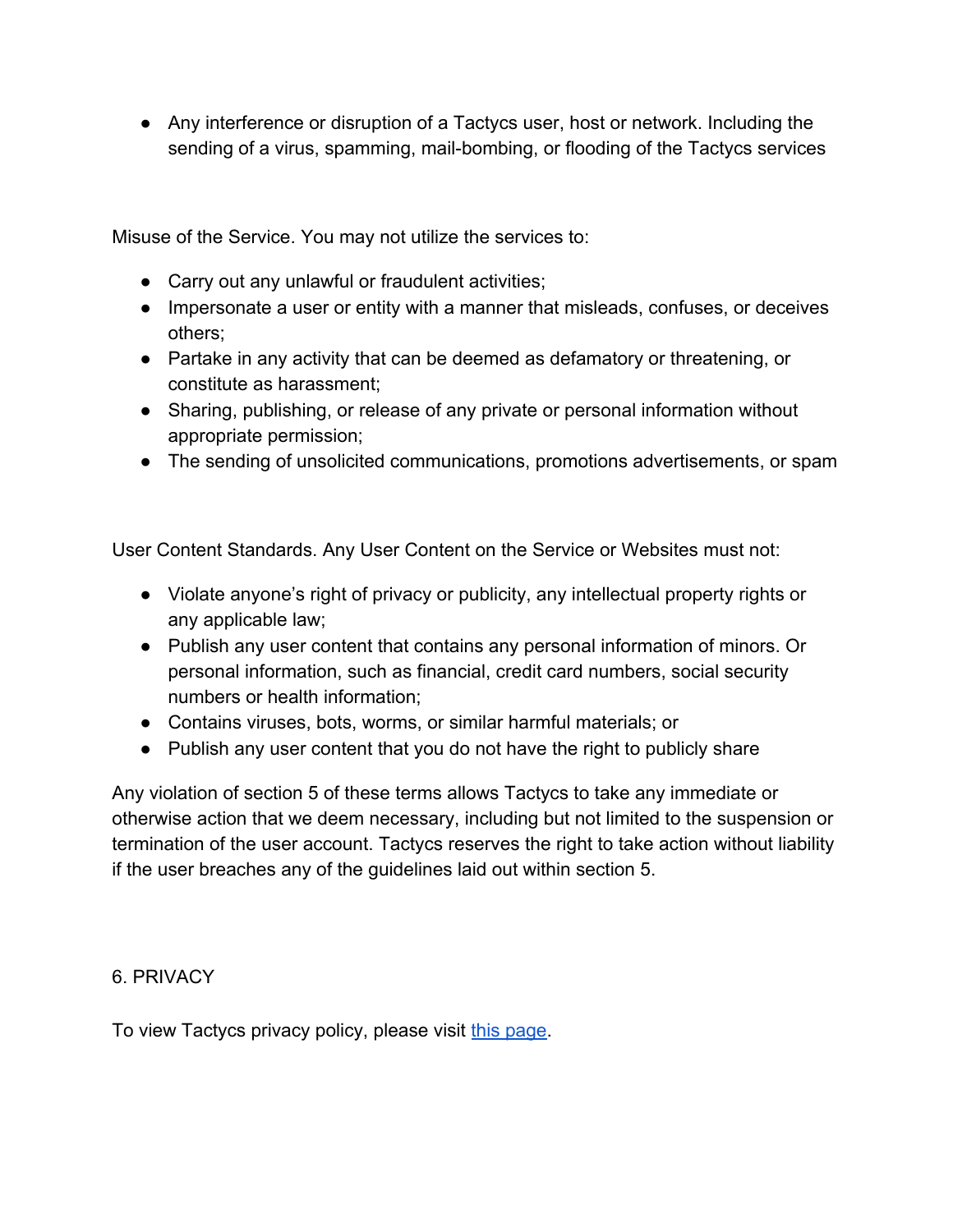# 7. LIMITATION OF LIABILITY

If Tactycs fails to comply with these terms, we will be responsible for any loss or damage that is a foreseeable result of our breach. Tactycs will not be responsible for any losses that are not a foreseeable result of our actions. The Tactycs services are intended for internal use, Tactycs is not responsible for any loss of profit, loss of business, business interruption, or loss of business opportunity. The information, content and links presented through the services or web application are there for general information purposes. Tactycs does not confirm the usefulness of this information. Any reliance the user places on the services, or such information is at your own risk.

#### 8. MODIFICATION

Tactycs will always have the right to at any point modify, cancel, temporarily or permanently, the service and web application with or without notice. The user agrees that Tactycs is not liable to the user for any such action done to the services or web application.

#### 9. GENERAL TERMS

9.1 If Tactycs does not enforce our rights against you immediately or we delay in doing such. Then that does not mean we have waived any rights and will not mean that you don't have to comply with your agreement. If Tactycs chooses to waive your breach then it will be done via writing, and it will not mean that we waive any future breach by the user.

9.2 Tactycs will not be liable for indirect, punitive, incidental, special, consequential or exemplary damages, or for loss of profits, goodwill or data or other intangible losses, that results from the use of the Tactycs services.

9.3 If you the user is dissatisfied with the Tactycs services or believe that you've been harmed by the use of the services or this agreement then you may terminate your access to the services. That decision is your sole and exclusive remedy (and our sole and exclusive liability) under this agreement.